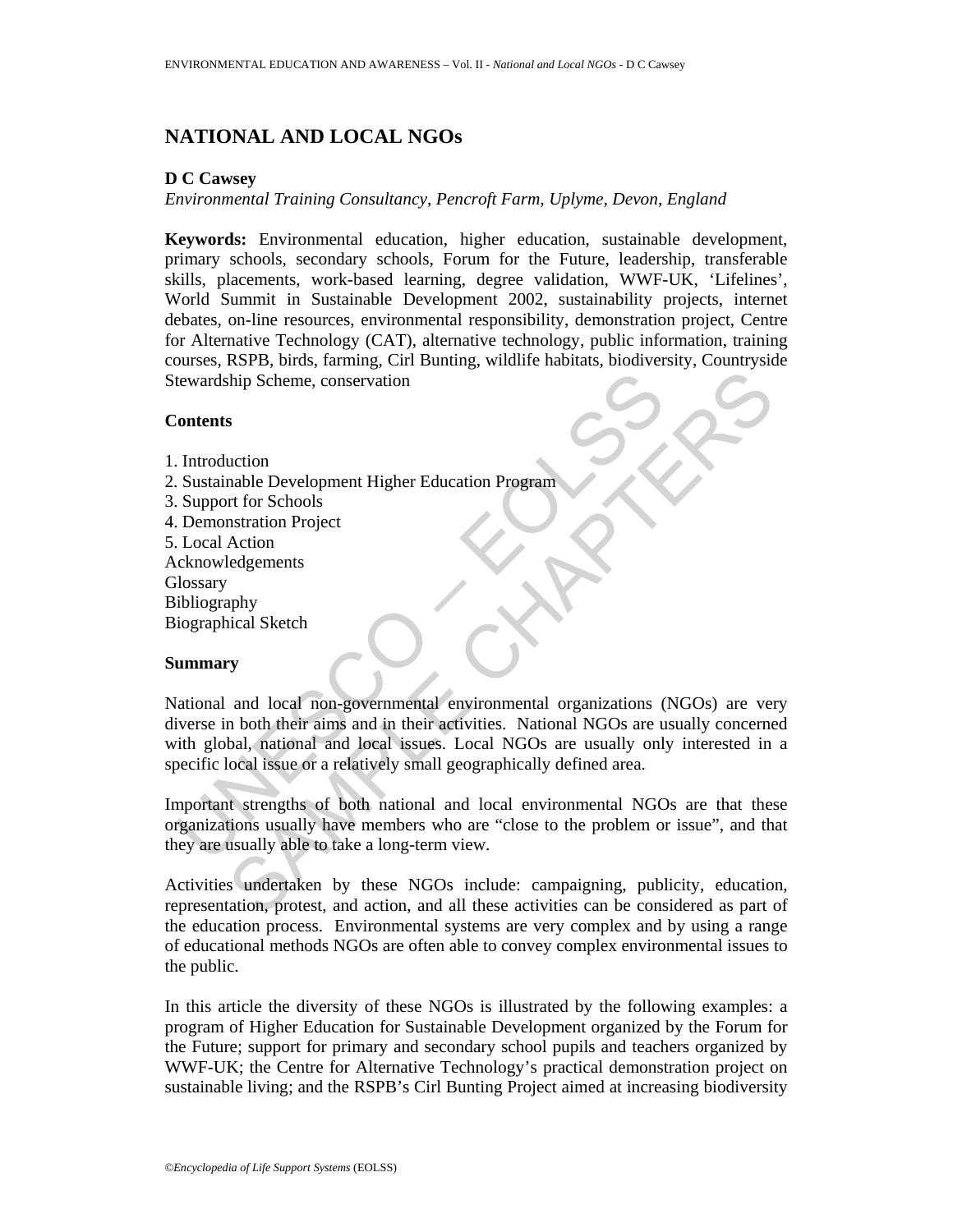primarily through the environmental education of farmers and land owners. Although these examples are all from the UK, similar examples can be found in many countries.

#### **1. Introduction**

National and local non-governmental organizations (NGOs) are very diverse in both their aims and in their activities. National NGOs can be concerned with global, national and local issues. Local NGOs are usually only interested in a specific local issue or a relatively small geographically defined area.

An important strength of both national and local environmental NGOs is that these organizations usually have members who are "close to the problem or issue". A second important strength is that these organizations are usually able to take a long-term view where necessary. This contrasts with the relatively short-term view often taken by elected democratic governments.

mortant strength is that these organizations are usually able to take there necessary. This contrasts with the relatively short-term view<br>ected democratic governments.<br>
the activities undertaken by these NGOs include: camp It strength is that these organizations are usually able to take a long-term vice<br>consary. This contrasts with the relatively short-term view often taken b<br>emocratic governments.<br>with sometral strength and action. These ac The activities undertaken by these NGOs include: campaigning, publicity, education, representation, protest, and action. These activities can all be considered as part of the education process. Environmental systems are very complex and an element of strength of these NGOs is that by using a range of educational methods they are often able to convey complex environmental issues.

In this article the diversity of these NGOs is illustrated by the following:

- A Higher Education Program for Sustainable Development organized by the Forum for the Future;
- Support for primary and secondary school pupils and teachers organized by WWF-UK;
- The Centre for Alternative Technology's practical demonstration project on sustainable living;
- The RSPB's Cirl Bunting Project aimed at increasing biodiversity primarily through the environmental education of farmers and land owners.

Although these examples are all from the UK, similar examples can be found in many countries.

# TO ACCESS ALL THE **9 PAGES** OF THIS CHAPTER, Visit[: http://www.eolss.net/Eolss-sampleAllChapter.aspx](https://www.eolss.net/ebooklib/sc_cart.aspx?File=E4-16-07-06)

#### **Bibliography**

- - -

www.forumforthefuture.org.uk [The web site provides information about the organization's educational